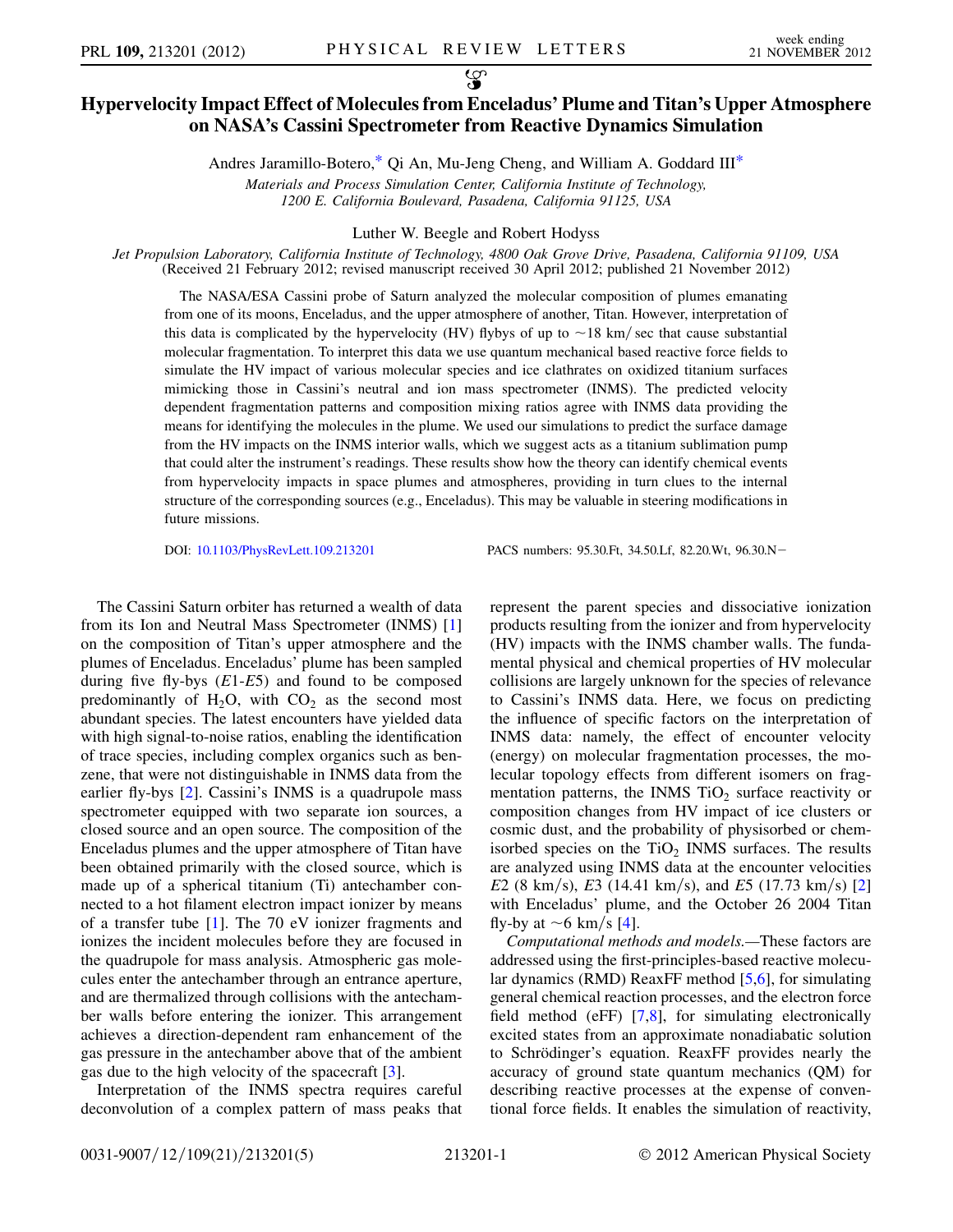diffusion, material decohesion and fragmentation, and phase transitions, which are essential to capturing the gas or surface chemistry and transport of molecular species during HV impact events across the INMS surfaces. eFF on the other hand, is a mixed quantum-classical nonadiabatic solution to the time-dependent Schrödinger's equation that enables an accurate description of large-scale nonadiabatic electronic processes, such as those expected from ionizing and excited electrons at high energy. From our preliminary eFF HVI simulation results for various materials, including organic molecules [\[9](#page-4-9)] and metal clusters or slabs [\[10\]](#page-4-10), we established that excitation effects (e.g., ionization) become non-neglible above impact velocities of  $15 \text{ km/s}$ , which consequently led us to expect homolytic ground-state reactions dominate (i.e., no ionization products) in the reported range of velocities experienced during the Cassini fly-bys. ReaxFF is ideally suited to model the dynamics of such ground-state reaction processes. The ReaxFF force field, see the Supplemental Material (SM) for details [[11](#page-4-11)], was prepared from QM (DFT-B3LYP) for compressive, equilibrium and dissociative  $Ti/O/H/C/N$  interactions, using the Ti/O/H force field from Ref.  $[12]$  $[12]$  $[12]$  as a starting point. It is used here in RMD to explore the relationship between velocity of impact and energetic fractionation in HV collisions between different gas phase molecules and clathrates on a TiO<sub>2</sub> rutile (110) surface in the range of 6 km/s, E2, E3, and E5. A TiO<sub>2</sub> molecular slab model with dimensions  $67.1 \times 56.8 \times 66.3$  Å and a total of 24 000 atoms was prepared along with molecular models for impactors, which included  $H_2O$  ice clusters of radius 10.5–13.0 A (219–416 water molecules), carbon dioxide  $(CO<sub>2</sub>)$ , methane (CH<sub>4</sub>), ethylene (C<sub>2</sub>H<sub>4</sub>), benzene (C<sub>6</sub>H<sub>6</sub>), serial and branched hexane  $(C_6H_{14})$ , cyclohexane  $(C_6H_{12})$ , and ammonia (NH<sub>3</sub>) gas phase molecules, and  $CO<sub>2</sub>$  and NH<sub>3</sub> clathrates of  $20H<sub>2</sub>O$ . The target slab and individual impactor models were combined into a unit cell with a depth of 300 A˚ in the impact direction and an initial separation of  $\sim$ 20 Å. In addition, all electron eFF RMD simulations of ethane  $(C_2H_6)$  impacts on a hydrogen-capped diamondoid surface were performed to gage the role of ionization in the dissociation of molecular species during the HV collisions at 20 km/s (i.e., equivalent to the  $\sim$ 70 eV energy from the INMS ionizing gun). eFF is currently accurate up to  $Z = 14$  (silicon); thus, we use the simpler hydrocarbon on diamond impact model to explore the underlying electronic phenomena that occur during HVI. All model systems were optimized using the corresponding ReaxFF or eFF force field to an energy tolerance of  $1 \times 10^{-5}$  and an RMS force tolerance of  $1 \times 10^{-6}$ , and equilibrated to 150 K [\[3\]](#page-4-3) using canonical ensemble molecular dynamics with a Nosè-Hoover thermostat, i.e., a constant number of particles, volume, and temperature. Instantaneous impactor velocities were applied and the collision dynamics modeled with a microcanonical ensemble (constant number of particles, volume, and energy) with 0.1 fs time steps for ReaxFF and 0.001 fs in eFF. CRYSTAL09 [[13\]](#page-4-13) was used for the required QM calculations and the reaxFF/C and eFF packages in LAMMPS [\[14\]](#page-4-14) for RMD.

Results.—Figure [1](#page-1-0) summarizes the fragment evolution from ReaxFF RMD of the ice clusters (averaged over 4 sizes) and  $CO<sub>2</sub>$  molecules and ice clathrate as a function of impact encounters with the  $TiO<sub>2</sub>$  surface. Each case corresponds to an average over 100 independent impact trajectories. We assume infrequent gas-phase collisions between original species after impact, consistent with low plume or atmospheric densities observed at Enceladus and Titan [[3\]](#page-4-3). The fractions for  $H_2$ ,  $O_2$ ,  $H_2O$ , CO, and  $CO_2$  production as a function of impact energy are consistent with INMS data reported by Waite and colleagues [[2\]](#page-4-2), with two exceptions: (i) larger release of  $O_2$  as a function of impact energy from our simulations (all impactors), and (ii)  $CO<sub>2</sub>$  fraction is larger and remains inversely proportional to the impact velocity through  $E5$  (i.e., no inflection point between  $E3$ and E5). Both cases are influenced by a underpredicted Ti-O surface bond energy in the ReaxFF description. Softer Ti-O surface bond takes energy away from C-O bond breaking.

Table [I](#page-2-0) shows that the mixing ratios for  $H_2/H_2O$  from  $CO<sub>2</sub>$ -ice clathrate impact simulations accurately corresponds with INMS data. A comparison with molecular impacts indicates a relatively higher fraction of ice-born species. The  $CO/CO<sub>2</sub>$  mixing has the correct qualitative trend between  $E3$  and  $E5$ , but its magnitude is underpredicted by our reaxFF dynamics.

Figure [2](#page-2-1) shows the extent of reaction processes occurring after impact with the  $TiO<sub>2</sub>$  surface for methane,

<span id="page-1-0"></span>

FIG. 1 (color online). Predicted and INMS fragment data from  $H<sub>2</sub>O$  ice clusters of radius 10.5 to 13.0 Å in increments of 0.5 Å,  $CO<sub>2</sub>$  molecules and  $CO<sub>2</sub>[20H<sub>2</sub>O]$  ice water clathrate (dotted lines) impacts as a function of encounter velocity. Accurate fractions and rates of change predicted for  $H_2O$ ,  $H_2$ , and CO production, compared to INMS data from Ref. [\[2\]](#page-4-2). Correct trend for  $CO_2$  and  $O_2$  production, except for a decrease in  $CO_2$ between E3-E5 and albeit overpredicted magnitudes.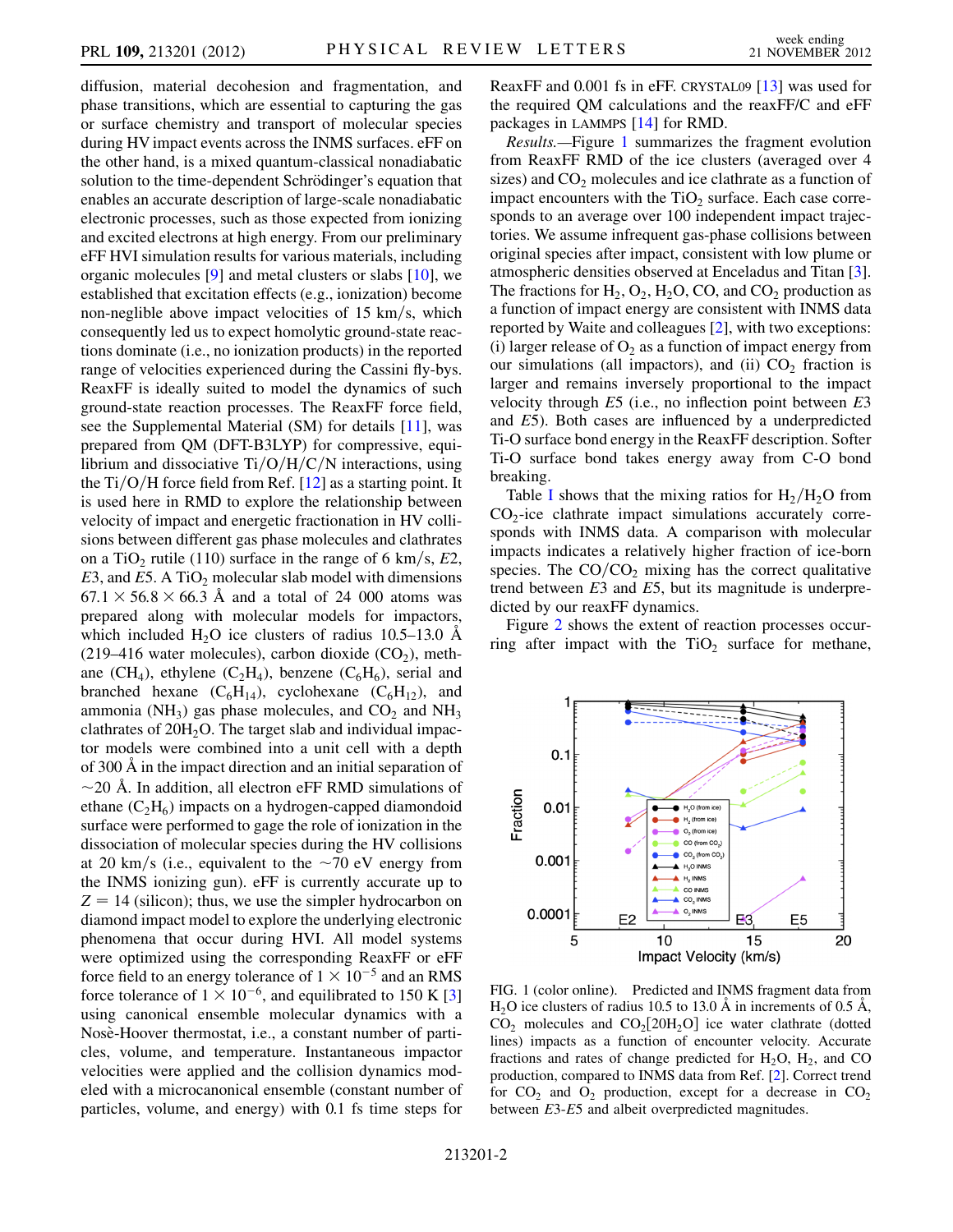<span id="page-2-0"></span>TABLE I. Mixing ratios from INMS/ReaxFF at E3 and E5. Magnitude and velocity dependence of  $H_2/H_2O$  ratio, and velocity dependence of  $CO/CO<sub>2</sub>$  ratio agree with INMS data.

| Source (encounter)                                              |      | $H_2/H_2O$ CO/CO <sub>2</sub> |
|-----------------------------------------------------------------|------|-------------------------------|
| INMS $(E3)$ [2]                                                 | 0.22 | 2.75                          |
| INMS $(E5)$ [2]                                                 | 0.77 | 4.89                          |
| ReaxFF 20H <sub>2</sub> O[ice]-CO <sub>2</sub> clathrate $(E3)$ | 0.22 | 0.05                          |
| ReaxFF 20H <sub>2</sub> O[ice]-CO <sub>2</sub> clathrate $(E5)$ | 0.98 | 0.22.                         |

ethylene, and benzene impacts. For increasing impact velocities fewer impactor molecules remain intact after collision. We highlight an almost constant  $(\sim 10\%)$  production of formaldehyde  $(CH_2O)$  for ethylene impacts at all encounter velocities, as well as  $H_2$  and water beyond the E3 velocity for all molecules. Formaldehyde formation was also constant for E3 and E5 after methane  $(\sim 10\%)$ and benzene ( $\sim$  4%) impacts, which may serve as a scaling factor for INMS data. A significant production of  $CO<sub>2</sub>$ occurred in ethylene  $(\sim 25\%)$  and benzene ( $> 50\%)$ impacts at E3, and a lower number of CO molecules. No CO was produced from methane and only a few  $(4)$  CO<sub>2</sub>'s. Other events not evident from this graph include radical formation for all cases, oxidation or chemisorption of the original molecules on the  $TiO<sub>2</sub>$  surface (frequent for benzene even by E2). C-O formation is via oxidation.

Preliminary calculations using eFF simulated collisions of ethane  $(C_2H_6)$  and methane on a partially H-capped diamondoid surface show negligible ionization up to E2 velocities, yet a significant increase in fractions between E3 and E5. This would lead to increased chemisorption of products in the INMS due to image attraction of the ions to the metallic surface. The resulting dissociation patterns offer evidence of topological dependencies, e.g., the stiffer benzene ring tends to be more brittle on impact, and single

<span id="page-2-1"></span>

FIG. 2 (color online). Primary predicted fragments for methane, ethylene, and benzene molecular impacts. H,  $OH$ ,  $CH<sub>2</sub>$ , and CH<sub>3</sub> radicals not included. Each case corresponds to one randomly oriented molecule per  $TiO<sub>2</sub>$  surface impact over  $100$ trajectories per impact velocity. Curves correspond to reflected species. Chemisorbed molecules not included.

C-C bond scissions led more often to chemisorption on the  $TiO<sub>2</sub>$  surface.

Such topological differences in the incident molecules affect how the translational energy is dissipated during impact. To explore this idea further, we performed RMD collision simulations of different hexane isomers (unbranched, branched (neo), and cyclic) on the  $TiO<sub>2</sub>$ surface. We find that molecular dissociation is energetically unfavorable below  $5 \text{ km/s}$  with most of the energy converted into vibrational and translational energy in the impacting molecule due to the stiffness of the  $TiO<sub>2</sub>$  substrate. At  $\sim$  5 km/s, chemisorption, dissociative scattering, and inelastic scattering begin to occur. C-H dissociation commonly occurred before C-C scission because the initial impact kinetic energy is transferred or dissipated into C-H bond degrees of freedom. C-C bond breaking in cyclohexane leads to oxygen bridging chains on the  $TiO<sub>2</sub>$  surface, requiring the least effort due little impact energy dissipation. We also find the branching ratio between fragmentation processes to be related to the degree of molecular branchedness. For example, in neohexane (most branched), the C-C bond dissociation energies are lower than those in ordinary hexane or cyclohexane, so demethylation requires less energy. Likewise, highly branched alkyl radicals are more stable than unbranched radicals, so permanent hydrogen loss and dissociation occurs at lower impact energies for branched molecules. Neohexane also had the lowest inelastic scattering probability, which results in low-energy fragmented species more likely to be adsorbed than to scatter, leading to the highest dissociative chemisorption to dissociative scattering ratio of all the hexane isomers up to 10 km/s impacts. Higher velocities (100 eV's) lead to adsorption, implantation and more extensive fragmentation. At  $15 \text{ km/s}$  oxygen atoms are knocked out of the  $TiO<sub>2</sub>$  surface, whereas at 20 km/s Ti atoms are also sputtered. Fragmentation patterns do not differ significantly above 20 km/s. Normalized mass spectra results for the different encounter velocities are shown in Fig. [3.](#page-3-0) The observed fragmentation processes versus impact energy are consistent with experimental results from Ref. [\[15\]](#page-4-15).

Since the presence of ammonia  $(NH_3)$  at Enceladus would provide strong evidence for the existence of liquid water down to temperatures as low as  $176$  K  $[2]$  $[2]$  we performed RMD impact simulations of  $NH<sub>3</sub>$  at Cassini's fly-by velocity through Titan ( $\sim$  6 km/s) and Enceladus  $(8-17.73 \text{ km/s})$ . Table [II](#page-3-1) provides evidence that nitrogen compounds (including  $NH<sub>3</sub>$ ) are chemisorbed onto the TiO<sub>2</sub> surface at 6 km/s. While ammonia is most likely the primordial source of nitrogen on Titan  $[16]$ , it is currently not observed in its atmosphere. Nevertheless, carryover of nitrogen containing compounds (possibly as amines) from Titan is likely, since  $6 \text{ km/s}$  impacts yields a high amount of N adsorption. This strongly suggests that INMS data from Enceladus flybys may contain traces from Titan's atmosphere. We observe that nitrogen species are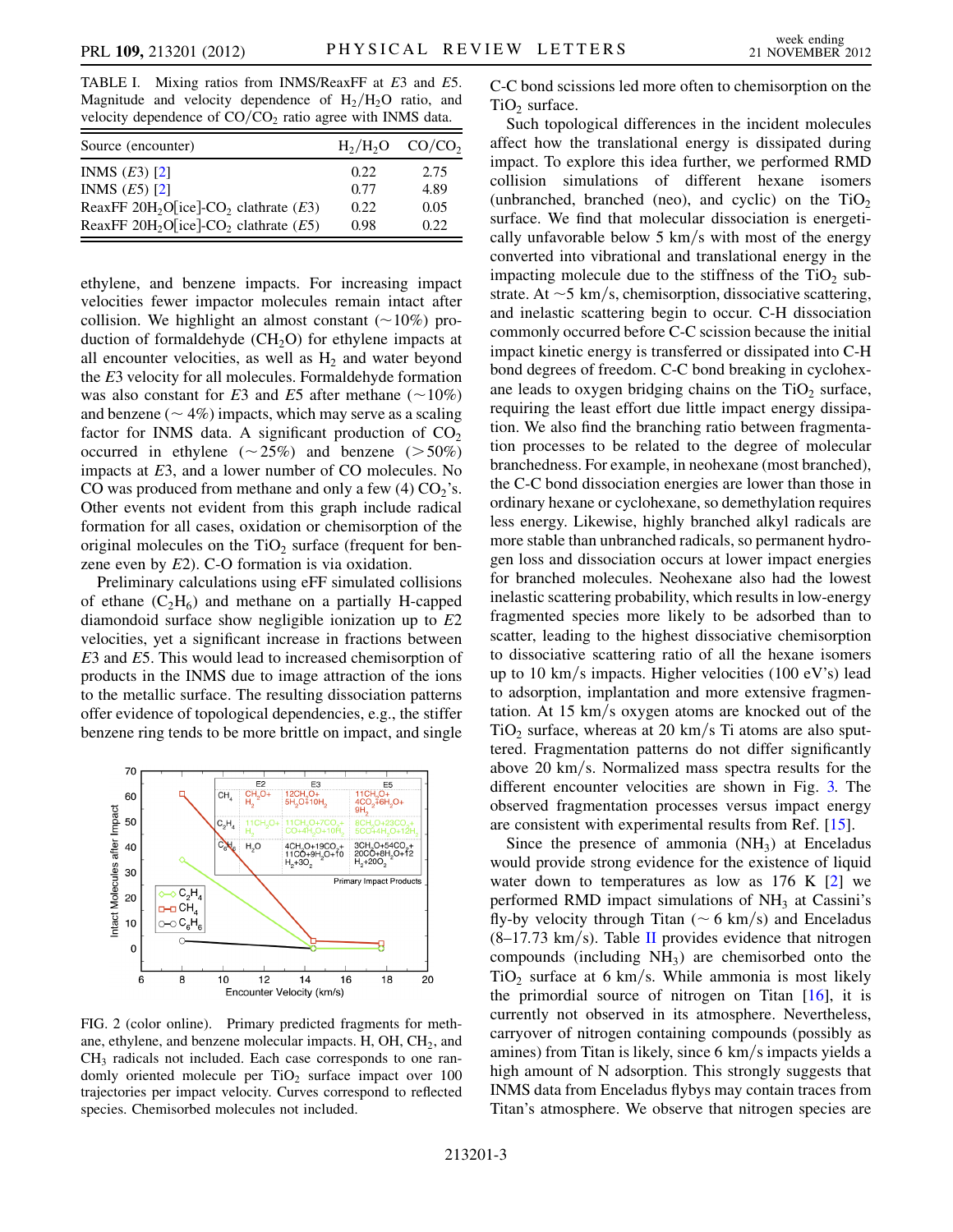<span id="page-3-0"></span>

FIG. 3 (color online). Simulated mass spectra for hexane isomers shows topological effects on fragmentation patterns after impact and the possibility of disambiguating overlapping spectral peaks from INMS data (e.g., mass 28, CO, and  $C_2H_4$ ).

more likely to be chemisorbed, even at E3 and E5 velocities, if carried by a clathrate. It is unlikely that pure molecular  $NH<sub>3</sub>$  would be chemisorbed at the higher velocity encounters. A significant amount of hydrogen and oxygen gas is also produced from  $NH_3$  impacts at high velocities  $(E3 \text{ and } E5)$ , while water production is observed to be inversely proportional to the impact velocity (see Fig. [1\)](#page-1-0).

Finally, we characterized the size of impact craters on the TiO<sub>2</sub> surface formed under E2, E3, and E5 conditions by ice-clusters of various sizes  $(10.5-13.0 \text{ Å} \text{ radius})$ . We focus on ice clusters since a large portion of the species reported from the plume of Enceladus are likely to be ice born, yet cosmic dust could have a similar effect on surface morphology. Figure [4](#page-3-2) shows that energetic impact of ice clusters on the  $TiO<sub>2</sub>$  surface lead to significant alterations of surface properties, including roughness from crater formation and altered surface reactivity from oxygen and Ti emission and re-plating after impacts. From these results, it follows that Ti replating could create a Ti sublimation

<span id="page-3-1"></span>TABLE II. Product yields from 100 ammonia clathrate  $(NH_3[20 H_2O])$  impacts on TiO<sub>2</sub> surface. H, OH, NH<sub>4</sub>O radicals are not listed. Absorbed N means different nitrogen compounds are chemisorbed on the  $TiO<sub>2</sub>$  surface.

| Encounter                | NH <sub>3</sub> | Absorbed N | H <sub>2</sub> | H <sub>2</sub> O | ( )、     |
|--------------------------|-----------------|------------|----------------|------------------|----------|
| Titan $(6 \text{ km/s})$ | 11              | 71         |                | 1731             | $\theta$ |
| $E2(8 \text{ km/s})$     | 15              | 78         |                | 1692             | 5        |
| $E3(14.41 \text{ km/s})$ |                 | 91         | 212            | 979              | 216      |
| $E5(17.73 \text{ km/s})$ |                 | 98         | 503            | 429              | 548      |

pump, which adsorbs active gases such as oxygen, water vapor and some organic molecules. Water dissociates on the Ti surface, releasing  $H_2$  back into the gas phase while oxygen remains bound to the surface. The ejected material mass  $(m_E)$  for a crater of radius  $r_c$  may be estimated, assuming hemisphericity, as  $m_E = (2\pi/3)r_c^3 \rho_t$ , where  $\rho_t$ is the density of TiO<sub>2</sub>.  $r_c/r_p$  scales linearly for hypervelocity impacts as in Ref. [[17](#page-4-17)].

Closing remarks—.Our results indicate that molecular fragmentation due to HV impacts must be taken into account even at the relatively modest encounter velocities of 5 km/s and above. Dissociative adsorption and dissociative scattering are likely to appear by  $6 \text{ km/s}$  impacts remain dominant above  $8 \text{ km/s}$  and through E5, inelastic scattering will dominate up to  $\sim$ 8 km/s, while adiabatic sputtering and implantation and nonadiabatic fragmentation processes will become increasingly important by  $15 \text{ km/s}$ . Summarizing, we have (i) related energy of HV impact to fragmentation for different species relevant to INMS data, (ii) obtained molecular species mixing ratios and mass spectra that compare directly to existing INMS data, (iii) described molecular topology factors that affect fragmentation processes and INMS data interpretation, (iv) identified important species that may be a product of HV impact (e.g., formaldehyde from hydrocarbons), (v) confirmed that  $NH_3$  and other organic species may have been chemisorbed on the  $TiO<sub>2</sub>$  INMS detector surfaces during Titan's fly-by, therefore potentially affecting nitrogen-based readouts from Enceladus, and (vi) explored the effect of molecular impact on the chemical and morphological properties of the INMS  $TiO<sub>2</sub>$  antechamber walls, which may also affect INMS data interpretation.

<span id="page-3-2"></span>

FIG. 4 (color online). RMD simulated  $TiO<sub>2</sub>$  (110) crater radius versus ice cluster impactor radius is consistent with experimental data from Kearsley et al. [[18](#page-4-18)] associated with NASA's Stardust mission. Atomistic crater profiles shown as insets. The ratio of crater  $(r_c)$  to cluster radius  $(r_p)$  is linear over the range of impact velocities and its slope (s) provides an indication of increasing or decreasing damage (i.e., at  $E5 s = 3.6$ ; therefore, a larger diameter damage is expected than at  $E3$  with  $s = 3.7$ ). Kearsley *et al.* report an  $s = 2.2 - 4.63$ .